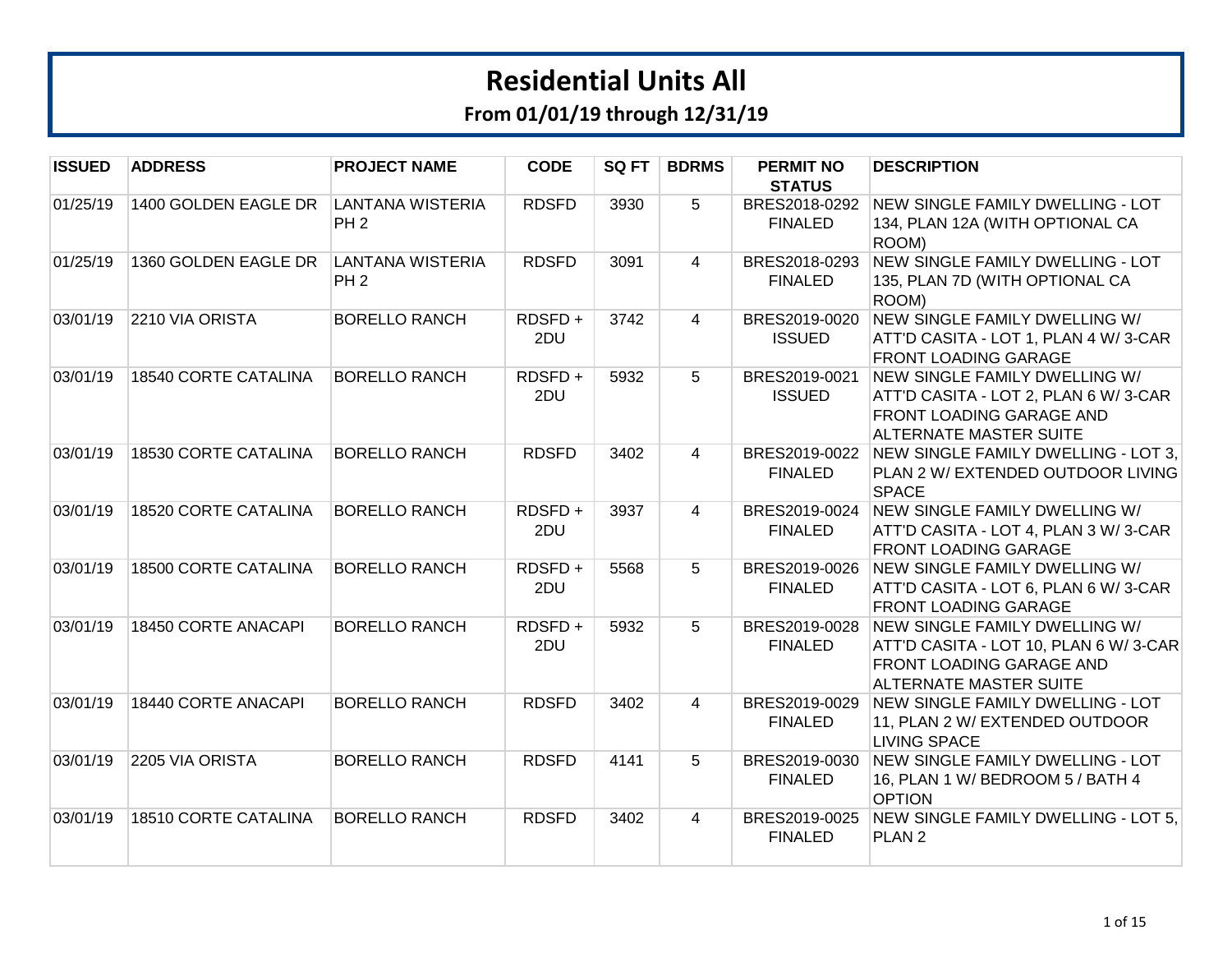| <b>ISSUED</b> | <b>ADDRESS</b>         | <b>PROJECT NAME</b>     | <b>CODE</b>  | SQ FT | <b>BDRMS</b>   | <b>PERMIT NO</b>                                | <b>DESCRIPTION</b>                                                                               |
|---------------|------------------------|-------------------------|--------------|-------|----------------|-------------------------------------------------|--------------------------------------------------------------------------------------------------|
| 03/01/19      | 2170 VIA ORISTA        | <b>BORELLO RANCH</b>    | <b>RDSFD</b> | 4057  | $\overline{4}$ | <b>STATUS</b><br>BRES2019-0027<br><b>ISSUED</b> | NEW SINGLE FAMILY DWELLING - LOT 7,<br>PLAN <sub>4</sub>                                         |
| 03/13/19      | 16895 OAK LEAF DR      | N/A                     | RA2DU        | 460   | $\Omega$       | <b>ISSUED</b>                                   | BRES2018-0715 NEW ATTACHED SECONDARY<br>DWELLING UNIT BY CONVERTING REC<br>ROOM AREA IN BASEMENT |
| 04/12/19      | 16690 CORY LN          | <b>SAN PEDRO-AHMADI</b> | <b>RASFD</b> | 2632  | $\overline{4}$ | BRES2016-0577<br><b>ISSUED</b>                  | <b>NEW ATTACHED SINGLE FAMILY</b><br><b>DWELLING - PCL 2</b>                                     |
| 04/12/19      | 16682 CORY LN          | <b>SAN PEDRO-AHMADI</b> | <b>RASFD</b> | 2632  | $\overline{4}$ | BRES2016-0578<br><b>ISSUED</b>                  | NEW SINGLE FAMILY DWELLING - PCL 1                                                               |
| 04/16/19      | 821 SAINT VALENTINE LN | <b>MADISON GATE</b>     | <b>RASFD</b> | 1941  | 3              | BRES2018-0795<br><b>FINALED</b>                 | NEW CONDOMINIUM UNIT, UNIT 36<br>(BLDG 10) TYPE 3A                                               |
| 04/16/19      | 825 SAINT VALENTINE LN | <b>MADISON GATE</b>     | <b>RASFD</b> | 1771  | 3              | BRES2018-0796<br><b>FINALED</b>                 | NEW CONDOMINIUM UNIT, UNIT 37<br>(BLDG 10) TYPE 2A                                               |
| 04/16/19      | 829 SAINT VALENTINE LN | <b>MADISON GATE</b>     | <b>RASFD</b> | 1693  | 3              | BRES2018-0797<br><b>FINALED</b>                 | NEW CONDOMINIUM UNIT, UNIT 38<br>(BLDG 10) TYPE 1A                                               |
| 04/16/19      | 833 SAINT VALENTINE LN | <b>MADISON GATE</b>     | <b>RASFD</b> | 1771  | 3              | BRES2018-0798<br><b>FINALED</b>                 | NEW CONDOMINIUM UNIT, UNIT 39<br>(BLDG 10) TYPE 2A-R                                             |
| 04/16/19      | 837 SAINT VALENTINE LN | <b>MADISON GATE</b>     | <b>RASFD</b> | 1941  | 3              | BRES2018-0799<br><b>FINALED</b>                 | NEW CONDOMINIUM UNIT, UNIT 40<br>(BLDG 10) TYPE 3A-R                                             |
| 04/16/19      | 17081 LAUREL RD        | <b>MADISON GATE</b>     | <b>RASFD</b> | 1941  | 3              | BRES2018-0801<br><b>ISSUED</b>                  | NEW CONDOMINIUM UNIT, UNIT 41<br>(BLDG 11) TYPE 3B                                               |
| 04/16/19      | 17077 LAUREL RD        | <b>MADISON GATE</b>     | <b>RASFD</b> | 1771  | 3              | BRES2018-0802<br><b>ISSUED</b>                  | NEW CONDOMINIUM UNIT, UNIT 42<br>(BLDG 11) TYPE 2B                                               |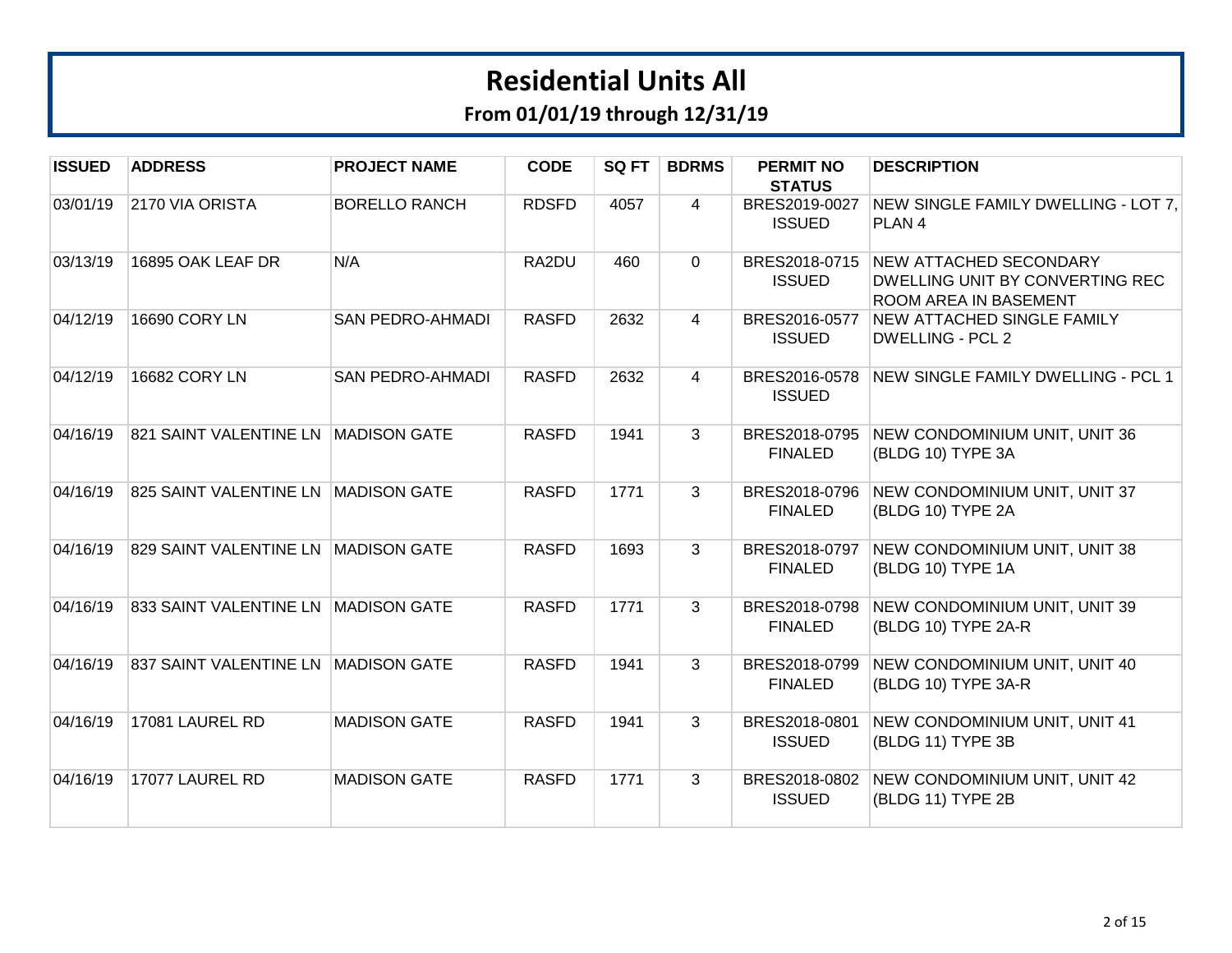| <b>ISSUED</b> | <b>ADDRESS</b>                     | <b>PROJECT NAME</b> | <b>CODE</b>  | SQ FT | <b>BDRMS</b>   | <b>PERMIT NO</b><br><b>STATUS</b> | <b>DESCRIPTION</b>                                             |
|---------------|------------------------------------|---------------------|--------------|-------|----------------|-----------------------------------|----------------------------------------------------------------|
| 04/16/19      | 17073 LAUREL RD                    | <b>MADISON GATE</b> | <b>RASFD</b> | 1693  | 3              | BRES2018-0803<br><b>ISSUED</b>    | NEW CONDOMINIUM UNIT, UNIT 43<br>(BLDG 11) TYPE 1B             |
| 04/16/19      | 17069 LAUREL RD                    | <b>MADISON GATE</b> | <b>RASFD</b> | 1771  | 3              | BRES2018-0804<br><b>ISSUED</b>    | NEW CONDOMINIUM UNIT, UNIT 44<br>(BLDG 11) TYPE 2B-R           |
| 04/16/19      | 17065 LAUREL RD                    | <b>MADISON GATE</b> | <b>RASFD</b> | 1941  | 3              | BRES2018-0805<br><b>ISSUED</b>    | NEW CONDOMINIUM UNIT, UNIT 45<br>(BLDG 11) TYPE 3B-R           |
| 04/16/19      | 17057 LAUREL RD                    | <b>MADISON GATE</b> | <b>RASFD</b> | 1941  | 3              | BRES2018-0807<br><b>ISSUED</b>    | NEW CONDOMINIUM UNIT, UNIT 46<br>(BLDG 12) TYPE 3A             |
| 04/16/19      | 17053 LAUREL RD                    | <b>MADISON GATE</b> | <b>RASFD</b> | 1771  | 3              | BRES2018-0808<br><b>ISSUED</b>    | NEW CONDOMINIUM UNIT, UNIT 47<br>(BLDG 12) TYPE 2A             |
| 04/16/19      | 17049 LAUREL RD                    | <b>MADISON GATE</b> | <b>RASFD</b> | 1693  | 3              | BRES2018-0809<br><b>FINALED</b>   | NEW CONDOMINIUM UNIT, UNIT 48<br>(BLDG 12) TYPE 1A             |
| 04/16/19      | 17045 LAUREL RD                    | <b>MADISON GATE</b> | <b>RASFD</b> | 1771  | 3              | BRES2018-0810<br><b>ISSUED</b>    | NEW CONDOMINIUM UNIT, UNIT 49<br>(BLDG 12) TYPE 2A-R           |
| 04/16/19      | 17041 LAUREL RD                    | <b>MADISON GATE</b> | <b>RASFD</b> | 1941  | 3              | BRES2018-0811<br><b>ISSUED</b>    | NEW CONDOMINIUM UNIT, UNIT 50<br>(BLDG 12) TYPE 3A-R           |
| 04/16/19      | 17017 SAINT BRENDAN<br><b>LOOP</b> | <b>MADISON GATE</b> | <b>RDSFD</b> | 1885  | $\overline{4}$ | BRES2018-0788<br><b>FINALED</b>   | NEW SINGLE FAMILY DWELLING - LOT 4,<br>PLAN <sub>2B</sub>      |
| 04/16/19      | 17121 SAINT BRENDAN<br><b>LOOP</b> | <b>MADISON GATE</b> | <b>RDSFD</b> | 2459  | 4              | BRES2018-0789<br><b>FINALED</b>   | NEW SINGLE FAMILY DWELLING - LOT<br>17, PLAN 3B-R              |
| 04/29/19      | 510 OLMO LN                        | <b>LAS COLINAS</b>  | <b>RASFD</b> | 1942  | $\overline{4}$ | BRES2018-0567<br><b>FINALED</b>   | <b>NEW ATTACHED SINGLE FAMILY</b><br>DWELLING - LOT 7, PLAN 3A |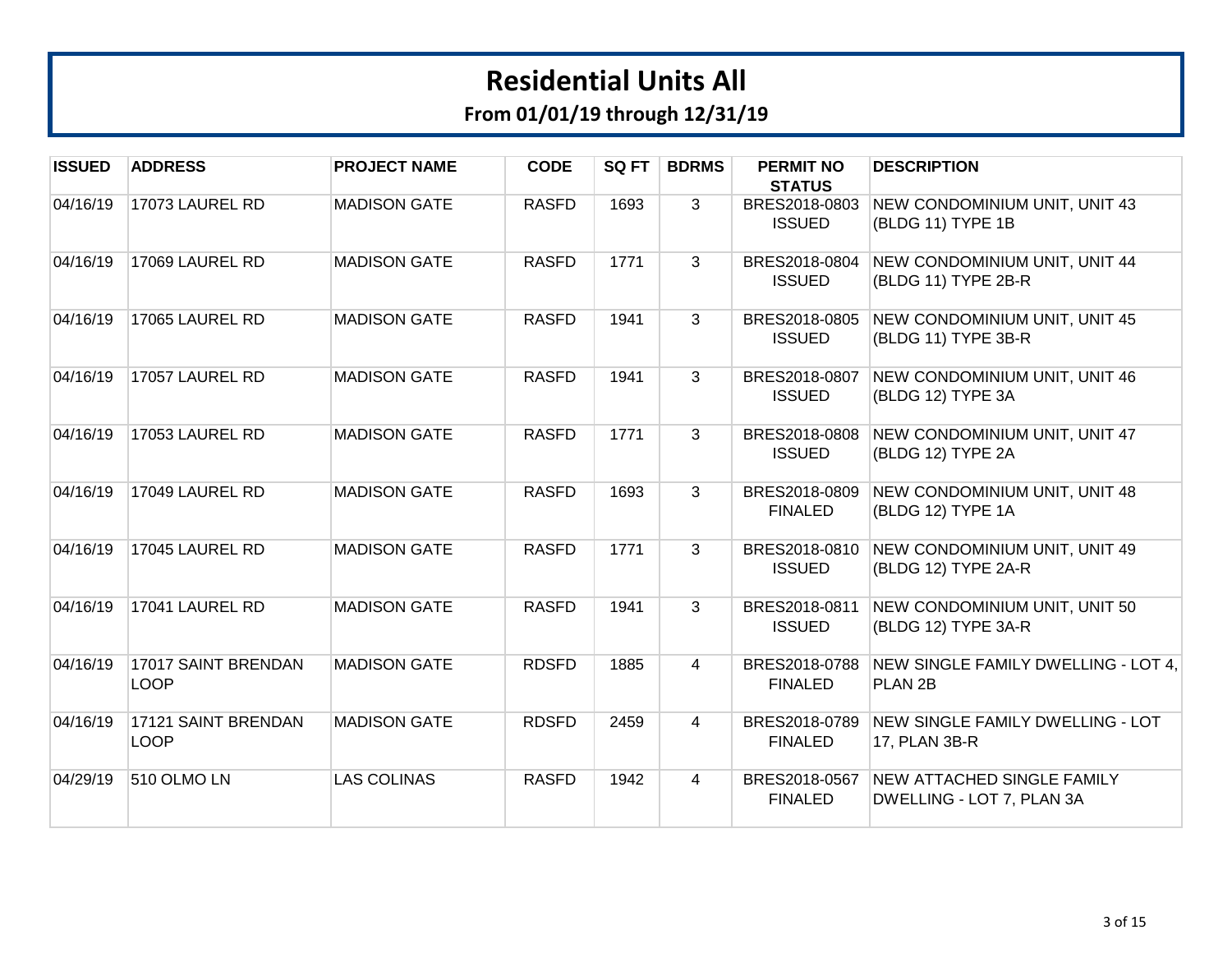| <b>ISSUED</b> | <b>ADDRESS</b>      | <b>PROJECT NAME</b>  | <b>CODE</b>  | SQ FT | <b>BDRMS</b>   | <b>PERMIT NO</b><br><b>STATUS</b> | <b>DESCRIPTION</b>                                                                                              |
|---------------|---------------------|----------------------|--------------|-------|----------------|-----------------------------------|-----------------------------------------------------------------------------------------------------------------|
| 04/29/19      | 500 OLMO LN         | <b>LAS COLINAS</b>   | <b>RASFD</b> | 1869  | $\overline{4}$ | BRES2018-0568<br><b>FINALED</b>   | <b>NEW ATTACHED SINGLE FAMILY</b><br>DWELLING - LOT 8, PLAN 2AY (BMR)                                           |
| 04/29/19      | 570 LOS CASTAÑOS DR | <b>LAS COLINAS</b>   | <b>RASFD</b> | 1942  | 3              | BRES2018-0561<br><b>FINALED</b>   | <b>NEW ATTACHED SINGLE FAMILY</b><br>DWELLING - LOT 1, PLAN 3C (WITH LOFT<br><b>OPTION AT BEDROOM 4)</b>        |
| 04/29/19      | 560 LOS CASTAÑOS DR | <b>LAS COLINAS</b>   | <b>RASFD</b> | 1870  | 3              | BRES2018-0562<br><b>FINALED</b>   | <b>NEW ATTACHED SINGLE FAMILY</b><br>DWELLING - LOT 2, PLAN 2C (WITH LOFT<br><b>OPTION AT BEDROOM 4)</b>        |
| 04/29/19      | 550 LOS CASTAÑOS DR | <b>LAS COLINAS</b>   | <b>RASFD</b> | 1942  | 3              | BRES2018-0563<br><b>FINALED</b>   | <b>NEW ATTACHED SINGLE FAMILY</b><br>DWELLING - LOT 3, PLAN 3A (WITH LOFT<br><b>OPTION AT BEDROOM 4)</b>        |
| 04/29/19      | 540 LOS CASTAÑOS DR | <b>LAS COLINAS</b>   | <b>RASFD</b> | 1880  | 3              | BRES2018-0564<br><b>FINALED</b>   | <b>NEW ATTACHED SINGLE FAMILY</b><br>DWELLING - LOT 4, PLAN 2AX (WITH<br><b>OPTIONAL LOFT AT BEDROOM 4)</b>     |
| 04/29/19      | 530 OLMO LN         | <b>LAS COLINAS</b>   | <b>RASFD</b> | 1882  | 3              | BRES2018-0565<br><b>FINALED</b>   | <b>NEW ATTACHED SINGLE FAMILY</b><br>DWELLING - LOT 5, PLAN 2BX (WITH<br><b>OPTIONAL LOFT AT BEDROOM 4)</b>     |
| 04/29/19      | 520 OLMO LN         | <b>LAS COLINAS</b>   | <b>RASFD</b> | 1942  | 3              | <b>FINALED</b>                    | BRES2018-0566 NEW ATTACHED SINGLE FAMILY<br>DWELLING - LOT 6, PLAN 3B (WITH LOFT<br><b>OPTION AT BEDROOM 4)</b> |
| 04/30/19      | 935 VISTA CT 2      | N/A                  | RA2DU        | 640   | $\mathbf{1}$   | BRES2018-0681<br><b>ISSUED</b>    | <b>NEW ATTACHED SECONDARY</b><br><b>DWELLING UNIT</b>                                                           |
| 05/20/19      | 17900 CALLE GRANADA | <b>VALENCIA PH 2</b> | <b>RDSFD</b> | 2438  | $\overline{4}$ | BRES2018-0654<br><b>ISSUED</b>    | NEW SINGLE FAMILY DWELLING - LOT<br>21, PLAN 5B                                                                 |
| 05/20/19      | 215 CALLE DEL REY   | <b>VALENCIA PH 2</b> | <b>RASFD</b> | 2765  | 5              | BRES2018-0655<br><b>FINALED</b>   | NEW SINGLE FAMILY DWELLING - LOT<br><b>22, PLAN 6B</b>                                                          |
| 05/20/19      | 17890 CALLE GRANADA | <b>VALENCIA PH 2</b> | <b>RDSFD</b> | 2753  | 5              | BRES2018-0656<br><b>ISSUED</b>    | NEW SINGLE FAMILY DWELLING - LOT<br>23, PLAN 6A-ENH                                                             |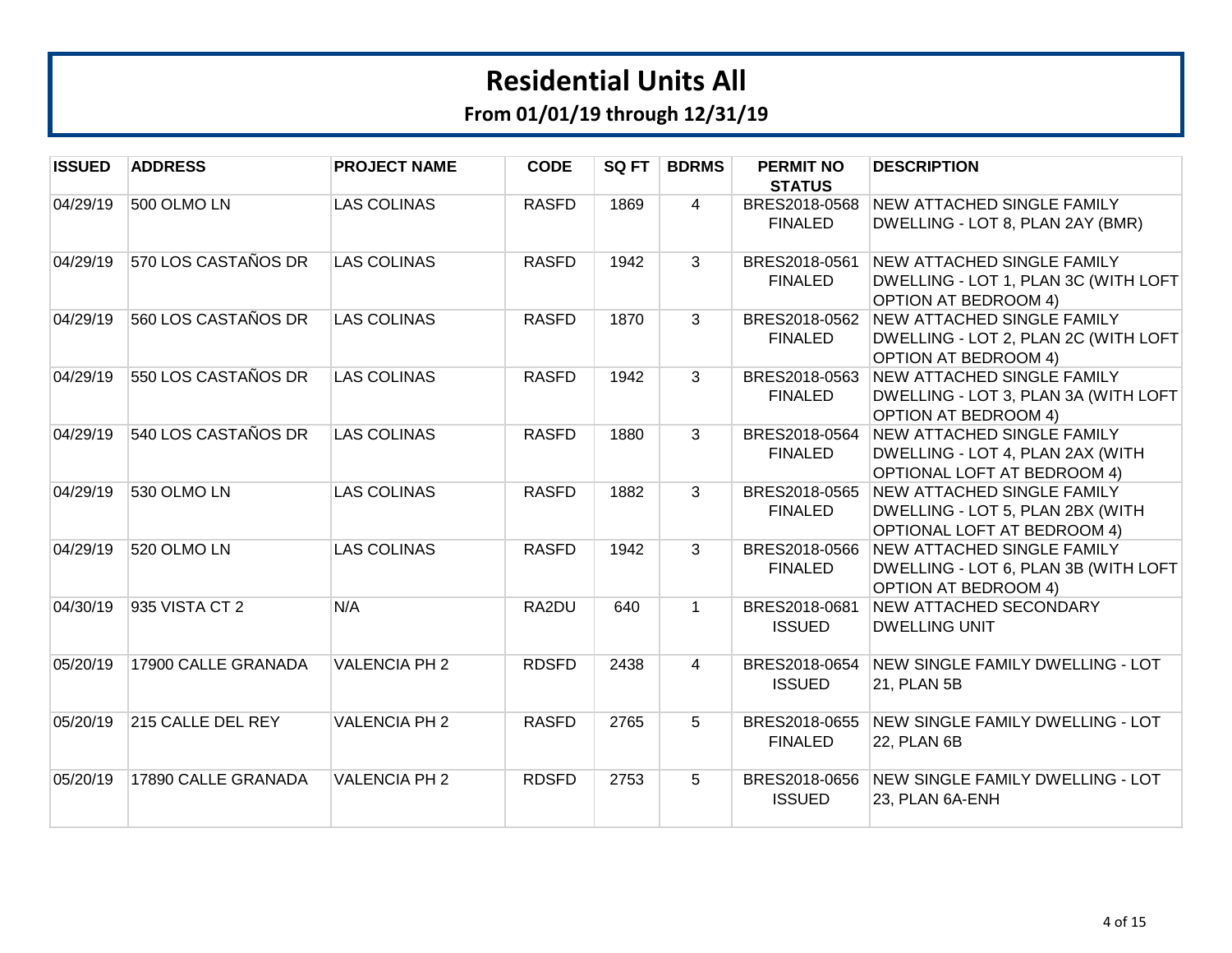| <b>ISSUED</b> | <b>ADDRESS</b>      | <b>PROJECT NAME</b>                 | <b>CODE</b>  | SQ FT | <b>BDRMS</b> | <b>PERMIT NO</b><br><b>STATUS</b> | <b>DESCRIPTION</b>                                                |
|---------------|---------------------|-------------------------------------|--------------|-------|--------------|-----------------------------------|-------------------------------------------------------------------|
| 05/20/19      | 17895 CALLE GRANADA | <b>VALENCIA PH 2</b>                | <b>RDSFD</b> | 2438  | 4            | BRES2018-0671<br><b>FINALED</b>   | NEW SINGLE FAMILY DWELLING - LOT<br>38, PLAN 5C                   |
| 05/20/19      | 17885 CALLE GRANADA | <b>VALENCIA PH 2</b>                | <b>RDSFD</b> | 2765  | 5            | BRES2018-0672<br><b>ISSUED</b>    | NEW SINGLE FAMILY DWELLING - LOT<br>39, PLAN 6C                   |
| 05/20/19      | 17875 CALLE GRANADA | <b>VALENCIA PH 2</b>                | <b>RDSFD</b> | 1796  | 4            | BRES2018-0673<br><b>FINALED</b>   | NEW SINGLE FAMILY DWELLING - LOT<br>40, PLAN 2A                   |
| 05/20/19      | 17865 CALLE GRANADA | <b>VALENCIA PH 2</b>                | <b>RDSFD</b> | 1796  | 4            | BRES2018-0674<br><b>FINALED</b>   | NEW SINGLE FAMILY DWELLING - LOT<br>41, PLAN 2C                   |
| 05/20/19      | 17855 CALLE GRANADA | <b>VALENCIA PH 2</b>                | <b>RDSFD</b> | 2438  | 4            | BRES2018-0675<br><b>FINALED</b>   | NEW SINGLE FAMILY DWELLING - LOT<br>42, PLAN 5B                   |
| 05/20/19      | 17845 CALLE GRANADA | <b>VALENCIA PH 2</b>                | <b>RDSFD</b> | 2753  | 5            | BRES2018-0676<br><b>FINALED</b>   | <b>NEW SINGLE FAMILY DWELLING - LOT</b><br>43, PLAN 6A-ENH        |
| 05/20/19      | 205 CALLE DEL REY   | <b>VALENCIA PH 2</b>                | <b>RDSFD</b> | 2438  | 3            | BRES2018-0657<br><b>ISSUED</b>    | NEW SINGLE FAMILY DWELLING - LOT<br>24, PLAN 5C WITH DEN @ BDRM 4 |
| 05/31/19      | 811 SAINT RUFINA LN | <b>MADISON GATE</b>                 | <b>RASFD</b> | 1771  | 3            | BRES2018-0791<br><b>ISSUED</b>    | NEW CONDOMINIUM UNIT, UNIT 18<br>(BLDG 5) TYPE 2B                 |
| 05/31/19      | 807 SAINT RUFINA LN | <b>MADISON GATE</b>                 | <b>RASFD</b> | 1693  | 3            | BRES2018-0792<br><b>ISSUED</b>    | NEW CONDOMINIUM UNIT, UNIT 17<br>(BLDG 5) TYPE 1B                 |
| 05/31/19      | 803 SAINT RUFINA LN | <b>MADISON GATE</b>                 | <b>RASFD</b> | 1941  | 3            | BRES2018-0793<br><b>ISSUED</b>    | NEW CONDOMINIUM UNIT, UNIT 16<br>(BLDG 5) TYPE 3B                 |
| 06/12/19      | 1297 BLOOM LN       | <b>EVERGREEN -</b><br><b>VENETO</b> | <b>RASFD</b> | 1986  | 4            | BRES2019-0125<br><b>FINALED</b>   | NEW CONDO UNIT 24, PLAN 2B, BLDG 8                                |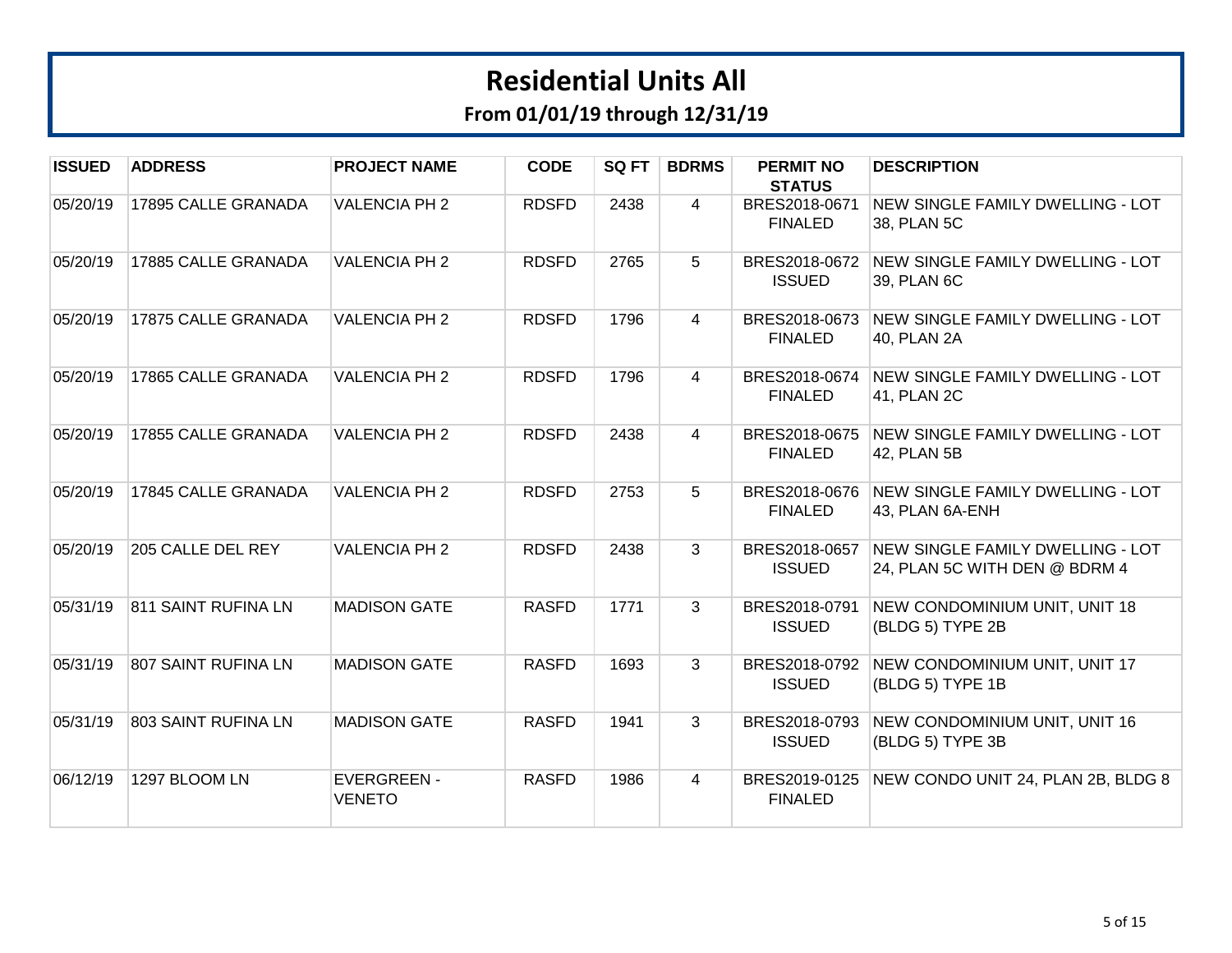| <b>ISSUED</b> | <b>ADDRESS</b>      | <b>PROJECT NAME</b>                 | <b>CODE</b>  | SQ FT | <b>BDRMS</b>   | <b>PERMIT NO</b><br><b>STATUS</b> | <b>DESCRIPTION</b>                                              |
|---------------|---------------------|-------------------------------------|--------------|-------|----------------|-----------------------------------|-----------------------------------------------------------------|
| 06/12/19      | 1295 BLOOM LN       | <b>EVERGREEN -</b><br><b>VENETO</b> | <b>RASFD</b> | 1559  | 3              | BRES2019-0126<br><b>FINALED</b>   | NEW CONDO UNIT 25, PLAN 1B, BLDG 8                              |
| 06/12/19      | 1293 BLOOM LN       | <b>EVERGREEN -</b><br><b>VENETO</b> | <b>RASFD</b> | 2398  | $\overline{4}$ | BRES2019-0127<br><b>FINALED</b>   | NEW CONDO UNIT 26, PLAN 3B, BLDG 8                              |
| 06/12/19      | 1287 BLOOM LN       | <b>EVERGREEN -</b><br><b>VENETO</b> | <b>RASFD</b> | 1986  | 4              | BRES2019-0129<br><b>ISSUED</b>    | NEW CONDO UNIT 27, PLAN 2C, BLDG 9                              |
| 06/12/19      | 1285 BLOOM LN       | <b>EVERGREEN -</b><br><b>VENETO</b> | <b>RASFD</b> | 1559  | 3              | BRES2019-0130<br><b>ISSUED</b>    | NEW CONDO UNIT 28, PLAN 1C, BLDG 9<br>(BMR)                     |
| 06/12/19      | 1283 BLOOM LN       | <b>EVERGREEN -</b><br><b>VENETO</b> | <b>RASFD</b> | 2410  | 4              | BRES2019-0131<br><b>ISSUED</b>    | NEW CONDO UNIT 29, PLAN 3C, BLDG 9                              |
| 06/12/19      | 1277 BLOOM LN       | <b>EVERGREEN -</b><br><b>VENETO</b> | <b>RASFD</b> | 1986  | $\overline{4}$ | BRES2019-0133<br><b>ISSUED</b>    | NEW CONDO UNIT 30, PLAN 2A, BLDG 10                             |
| 06/12/19      | 1275 BLOOM LN       | <b>EVERGREEN -</b><br><b>VENETO</b> | <b>RASFD</b> | 1559  | 3              | <b>ISSUED</b>                     | BRES2019-0134 NEW CONDO UNIT 31, PLAN 1A, BLDG 10               |
| 06/12/19      | 1273 BLOOM LN       | <b>EVERGREEN -</b><br><b>VENETO</b> | <b>RASFD</b> | 2378  | $\overline{4}$ | BRES2019-0135<br><b>ISSUED</b>    | NEW CONDO UNIT 32, PLAN 3A, BLDG 10                             |
| 06/19/19      | 17030 ABETO LN      | <b>LAS COLINAS</b>                  | <b>RDSFD</b> | 2837  | 5              | <b>ISSUED</b>                     | BRES2018-0592 NEW SINGLE FAMILY DWELLING - LOT<br>32, PLAN 6A   |
| 06/19/19      | 565 LOS CASTAÑOS DR | <b>LAS COLINAS</b>                  | <b>RASFD</b> | 1757  | 3              | BRES2018-0586<br><b>ISSUED</b>    | <b>NEW ATTACHED SINGLE FAMILY</b><br>DWELLING - LOT 26, PLAN 1A |
| 06/19/19      | 17005 ABETO LN      | <b>LAS COLINAS</b>                  | <b>RASFD</b> | 1869  | $\overline{4}$ | BRES2018-0569<br><b>ISSUED</b>    | <b>NEW ATTACHED SINGLE FAMILY</b><br>DWELLING - LOT 9, PLAN 2B  |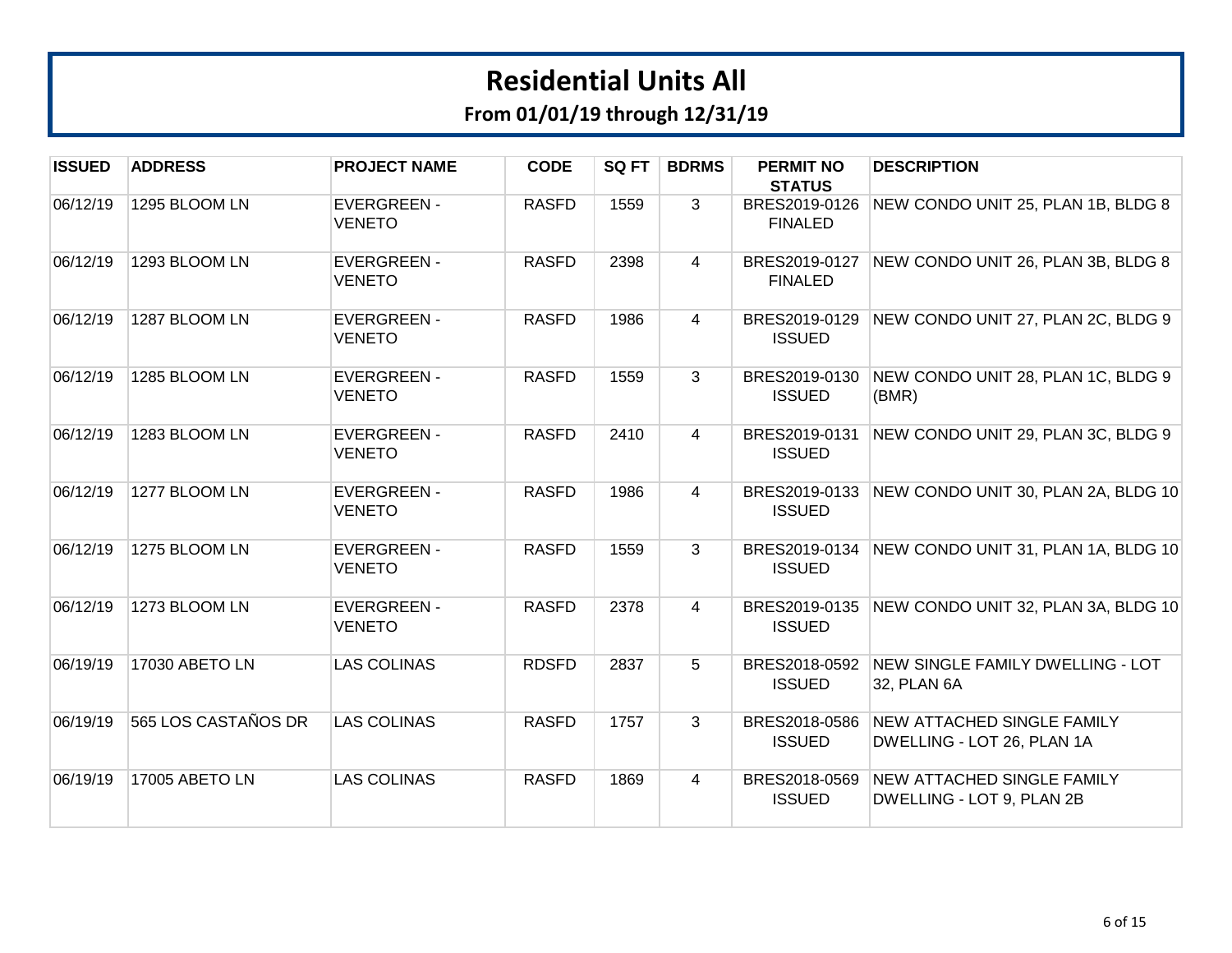| <b>ISSUED</b> | <b>ADDRESS</b>      | <b>PROJECT NAME</b> | <b>CODE</b>  | SQ FT | <b>BDRMS</b>   | <b>PERMIT NO</b><br><b>STATUS</b> | <b>DESCRIPTION</b>                                                                                                  |
|---------------|---------------------|---------------------|--------------|-------|----------------|-----------------------------------|---------------------------------------------------------------------------------------------------------------------|
| 06/19/19      | 17025 ABETO LN      | <b>LAS COLINAS</b>  | <b>RASFD</b> | 1942  | 4              | BRES2018-0571<br><b>ISSUED</b>    | <b>NEW ATTACHED SINGLE FAMILY</b><br>DWELLING - LOT 11, PLAN 3A                                                     |
| 06/19/19      | 17045 ABETO LN      | <b>LAS COLINAS</b>  | <b>RASFD</b> | 2127  | $\overline{4}$ | <b>ISSUED</b>                     | BRES2018-0573 NEW ATTACHED SINGLE FAMILY<br>DWELLING - LOT 13, PLAN 4C                                              |
| 06/19/19      | 17015 ABETO LN      | <b>LAS COLINAS</b>  | <b>RASFD</b> | 2122  | 3              | BRES2018-0570<br><b>ISSUED</b>    | <b>NEW ATTACHED SINGLE FAMILY</b><br>DWELLING - LOT 10, PLAN 4B (WITH<br>OPTIONAL LOFT AT BEDROOM 4/BATH<br>3)      |
| 06/19/19      | 17035 ABETO LN      | <b>LAS COLINAS</b>  | <b>RASFD</b> | 1869  | 3              | <b>ISSUED</b>                     | BRES2018-0572 NEW ATTACHED SINGLE FAMILY<br>DWELLING - LOT 12, PLAN 2AY (WITH<br><b>OPTIONAL LOFT AT BEDROOM 4)</b> |
| 06/19/19      | 17055 ABETO LN      | <b>LAS COLINAS</b>  | <b>RASFD</b> | 1870  | 3              | BRES2018-0574<br><b>ISSUED</b>    | <b>NEW ATTACHED SINGLE FAMILY</b><br>DWELLING - LOT 14, PLAN 2CX (WITH<br>OPTIONAL LOFT AT BEDROOM 4)               |
| 06/19/19      | 575 LOS CASTAÑOS DR | <b>LAS COLINAS</b>  | <b>RASFD</b> | 1869  | 3              | BRES2018-0585<br><b>ISSUED</b>    | <b>NEW ATTACHED SINGLE FAMILY</b><br>DWELLING - LOT 25, PLAN 2AY WITH<br><b>LOFT OPTION AT BDRM 4</b>               |
| 06/19/19      | 555 LOS CASTAÑOS DR | <b>LAS COLINAS</b>  | <b>RASFD</b> | 1978  | 3              | BRES2018-0587<br><b>ISSUED</b>    | NEW ATTACHED SINGLE FAMILY<br>DWELLING - LOT 27, PLAN 3AX (WITH<br><b>OPTIONAL LOFT AT BEDROOM 4)</b>               |
| 06/19/19      | 530 CIPRES LN       | <b>LAS COLINAS</b>  | <b>RASFD</b> | 1870  | 3              | BRES2018-0590<br><b>ISSUED</b>    | <b>NEW ATTACHED SINGLE FAMILY</b><br>DWELLING - LOT 30, PLAN 2CX (WITH<br><b>OPTIONAL LOFT AT BEDROOM 4)</b>        |
| 06/19/19      | 520 CIPRES LN       | <b>LAS COLINAS</b>  | <b>RASFD</b> | 2127  | 3              | BRES2018-0591<br><b>ISSUED</b>    | NEW ATTACHED SINGLE FAMILY<br>DWELLING - LOT 31, PLAN 4C (WITH<br>OPTIONAL LOFT AT BEDROOM 4/BATH<br>3)             |
| 06/20/19      | 51 HENCKEN OAKS LN  | <b>HENCKEN OAKS</b> | <b>RASFD</b> | 1562  | 3              | <b>ISSUED</b>                     | BRES2018-0265 NEW ATTACHED SINGLE FAMILY<br>DWELLING - LOT 1 (4-PLEX)                                               |
| 06/20/19      | 47 HENCKEN OAKS LN  | <b>HENCKEN OAKS</b> | <b>RASFD</b> | 1562  | 3              | <b>ISSUED</b>                     | BRES2018-0266 NEW ATTACHED SINGLE FAMILY<br>DWELLING - LOT 2 (4-PLEX)                                               |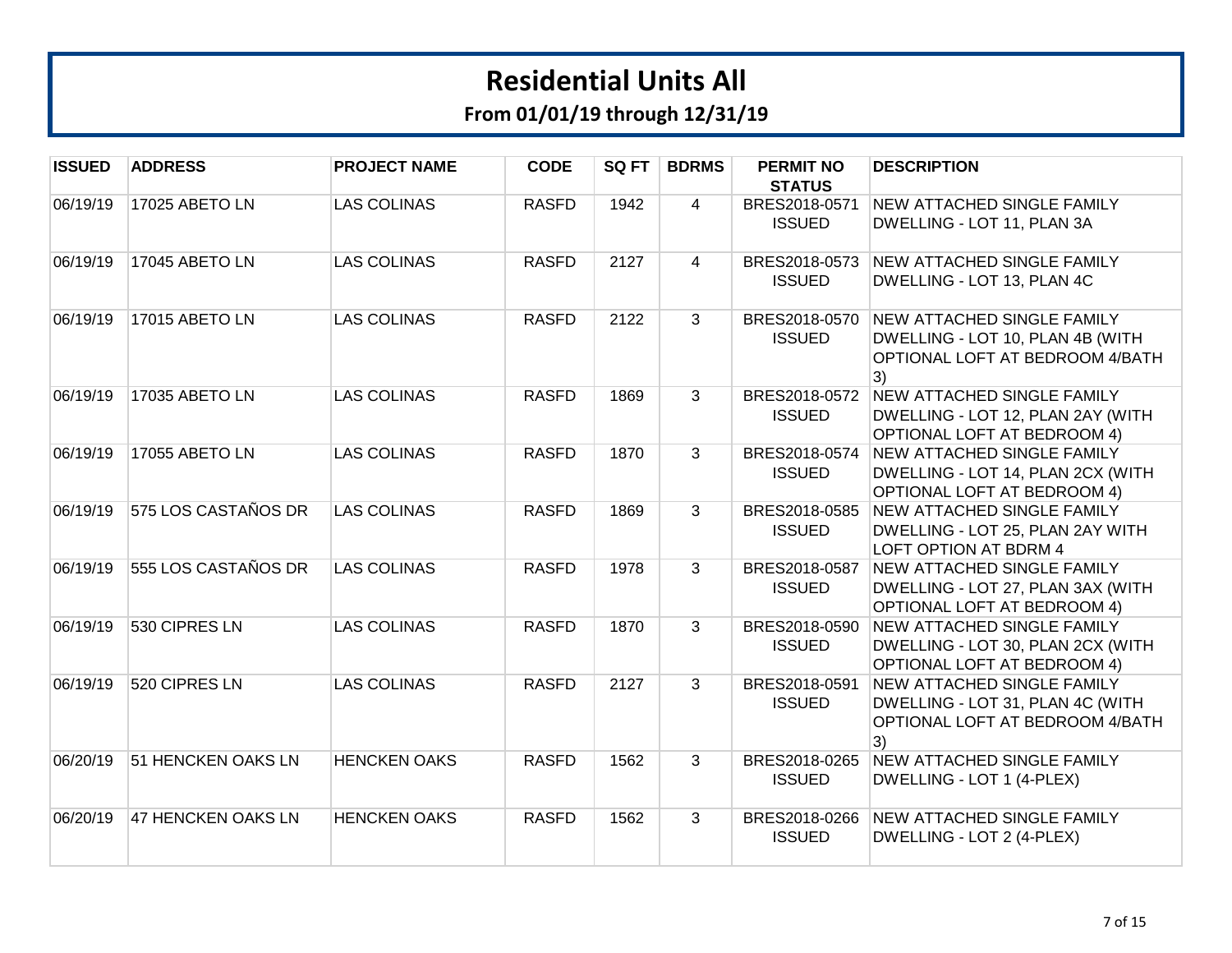| <b>ISSUED</b> | <b>ADDRESS</b>     | <b>PROJECT NAME</b> | <b>CODE</b>  | SQ FT | <b>BDRMS</b>   | <b>PERMIT NO</b><br><b>STATUS</b> | <b>DESCRIPTION</b>                                                    |
|---------------|--------------------|---------------------|--------------|-------|----------------|-----------------------------------|-----------------------------------------------------------------------|
| 06/20/19      | 43 HENCKEN OAKS LN | <b>HENCKEN OAKS</b> | <b>RASFD</b> | 1562  | $\mathbf{3}$   | BRES2018-0267<br><b>ISSUED</b>    | <b>NEW ATTACHED SINGLE FAMILY</b><br>DWELLING - LOT 3 (4-PLEX)        |
| 06/20/19      | 39 HENCKEN OAKS LN | <b>HENCKEN OAKS</b> | <b>RASFD</b> | 1562  | 3              | <b>ISSUED</b>                     | BRES2018-0268 NEW ATTACHED SINGLE FAMILY<br>DWELLING - LOT 4 (4-PLEX) |
| 06/20/19      | 35 HENCKEN OAKS LN | <b>HENCKEN OAKS</b> | <b>RASFD</b> | 1562  | $\mathbf{3}$   | BRES2018-0269<br><b>ISSUED</b>    | <b>NEW ATTACHED SINGLE FAMILY</b><br>DWELLING - LOT 5 (4-PLEX)        |
| 06/20/19      | 31 HENCKEN OAKS LN | <b>HENCKEN OAKS</b> | <b>RASFD</b> | 1562  | 3              | BRES2018-0270<br><b>ISSUED</b>    | <b>NEW ATTACHED SINGLE FAMILY</b><br>DWELLING - LOT 6 (4-PLEX)        |
| 06/20/19      | 27 HENCKEN OAKS LN | <b>HENCKEN OAKS</b> | <b>RASFD</b> | 1562  | $\overline{3}$ | BRES2018-0271<br><b>ISSUED</b>    | <b>NEW ATTACHED SINGLE FAMILY</b><br>DWELLING - LOT 7 (4-PLEX)        |
| 06/20/19      | 23 HENCKEN OAKS LN | <b>HENCKEN OAKS</b> | <b>RASFD</b> | 1562  | 3              | BRES2018-0272<br><b>ISSUED</b>    | <b>NEW ATTACHED SINGLE FAMILY</b><br>DWELLING - LOT 8 (4-PLEX)        |
| 06/20/19      | 29 W DUNNE AVE     | <b>HENCKEN OAKS</b> | <b>RDSFD</b> | 1724  | $\overline{4}$ | BRES2018-0274<br><b>ISSUED</b>    | NEW SINGLE FAMILY DWELLING - LOT<br>10, PLAN 1B                       |
| 06/20/19      | 33 W DUNNE AVE     | <b>HENCKEN OAKS</b> | <b>RDSFD</b> | 1724  | 4              | BRES2018-0275<br><b>ISSUED</b>    | NEW SINGLE FAMILY DWELLING - LOT<br>11, PLAN 1A                       |
| 06/20/19      | 37 W DUNNE AVE     | <b>HENCKEN OAKS</b> | <b>RDSFD</b> | 1724  | 4              | BRES2018-0276<br><b>ISSUED</b>    | NEW SINGLE FAMILY DWELLING - LOT<br>12, PLAN 1B                       |
| 06/20/19      | 41 W DUNNE AVE     | <b>HENCKEN OAKS</b> | <b>RASFD</b> | 1223  | 3              | BRES2018-0277<br><b>ISSUED</b>    | <b>NEW ATTACHED SINGLE FAMILY</b><br>DWELLING - LOT 13 (DUET)         |
| 06/20/19      | 45 W DUNNE AVE     | <b>HENCKEN OAKS</b> | <b>RASFD</b> | 1223  | 3              | BRES2018-0278<br><b>ISSUED</b>    | <b>NEW ATTACHED SINGLE FAMILY</b><br>DWELLING - LOT 14 (DUET)         |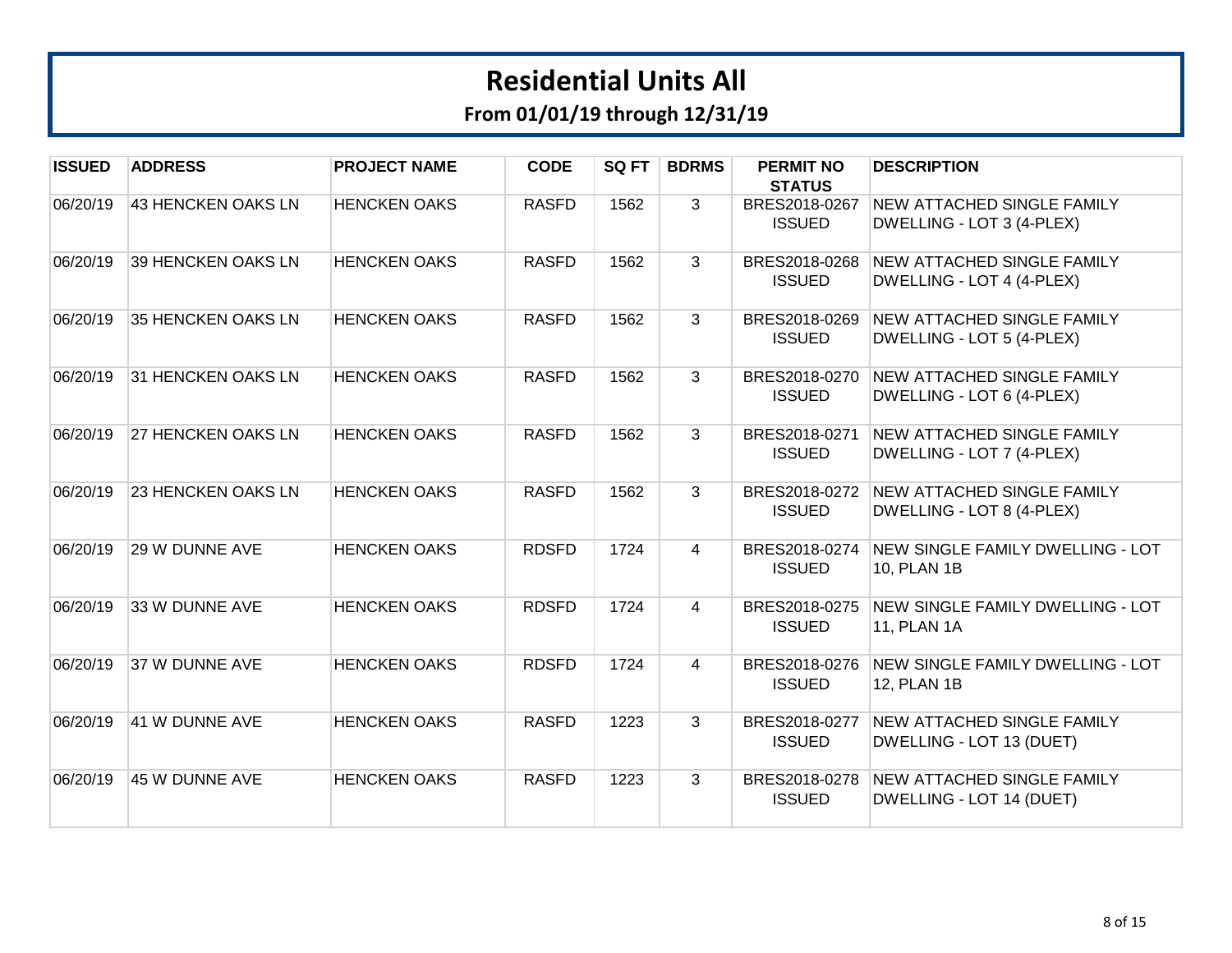| <b>ISSUED</b> | <b>ADDRESS</b>      | <b>PROJECT NAME</b>            | <b>CODE</b>   | SQ FT | <b>BDRMS</b>   | <b>PERMIT NO</b><br><b>STATUS</b> | <b>DESCRIPTION</b>                                                                                    |
|---------------|---------------------|--------------------------------|---------------|-------|----------------|-----------------------------------|-------------------------------------------------------------------------------------------------------|
| 06/24/19      | 2150 VIA ORISTA     | <b>BORELLO RANCH</b>           | <b>RDSFD</b>  | 3402  | $\overline{4}$ | BRES2019-0189<br><b>ISSUED</b>    | NEW SINGLE FAMILY DWELLING - PLAN<br>2B, LOT 8                                                        |
| 06/24/19      | 18460 CORTE ANACAPI | <b>BORELLO RANCH</b>           | <b>RDSFD</b>  | 5932  | 5              | BRES2019-0190<br><b>ISSUED</b>    | NEW SINGLE FAMILY DWELLING - PLAN<br>6A, LOT 9                                                        |
| 08/14/19      | 15509 MONTEREY RD   | YOUNG PROPERTY /<br>THE GABLES | <b>RASFD</b>  | 2106  | $\overline{4}$ | BRES2017-0600<br><b>ISSUED</b>    | <b>ATTACHED SINGLE FAMILY DWELLING -</b><br>PLAN 3C, LOT 14 (PROJECT LOCATED IN<br>FLOOD ZONE)        |
| 08/14/19      | 15505 MONTEREY RD   | YOUNG PROPERTY /<br>THE GABLES | <b>RASFD</b>  | 1649  | 3              | BRES2017-0601<br><b>ISSUED</b>    | ATTACHED SINGLE FAMILY DWELLING -<br>PLAN 2C, LOT 15 (PROJECT LOCATED IN<br>FLOOD ZONE)               |
| 08/19/19      | 2175 VIA ORISTA     | <b>BORELLO RANCH</b>           | <b>RDSFD</b>  | 4141  | 5              | BRES2019-0255<br><b>ISSUED</b>    | NEW SINGLE FAMILY DWELLING - PLAN<br>1A, LOT 14 WITH BDRM 5 AND BATH 4<br><b>OPTION</b>               |
| 08/19/19      | 2070 VIA ORISTA     | <b>BORELLO RANCH</b>           | RDSFD+<br>2DU | 3742  | $\overline{4}$ | BRES2019-0263<br><b>ISSUED</b>    | NEW SINGLE FAMILY DWELLING W/<br>ATT'D SEC DWELLING & 3-CAR SIDE<br>LOADING GARAGE - PLAN 4A, LOT 22  |
| 08/19/19      | 1995 VIA TOLENTINO  | <b>BORELLO RANCH</b>           | RDSFD+<br>2DU | 3941  | $\overline{4}$ | BRES2019-0264<br><b>ISSUED</b>    | NEW SINGLE FAMILY DWELLING W/<br>ATT'D SEC DWELLING & 3-CAR FRONT<br>LOADING GARAGE - PLAN 3A, LOT 41 |
| 08/19/19      | 2155 VIA ORISTA     | <b>BORELLO RANCH</b>           | <b>RDSFD</b>  | 5932  | 5              | BRES2019-0253<br><b>ISSUED</b>    | NEW SINGLE FAMILY DWELLING - PLAN<br>6B, LOT 12                                                       |
| 08/19/19      | 2165 VIA ORISTA     | <b>BORELLO RANCH</b>           | <b>RDSFD</b>  | 4057  | 4              | BRES2019-0254<br><b>ISSUED</b>    | NEW SINGLE FAMILY DWELLING - PLAN<br>4C, LOT 13                                                       |
| 08/19/19      | 2185 VIA ORISTA     | <b>BORELLO RANCH</b>           | <b>RDSFD</b>  | 4164  | 3              | BRES2019-0256<br><b>ISSUED</b>    | NEW SINGLE FAMILY DWELLING - PLAN<br>3C, LOT 15                                                       |
| 08/19/19      | 2110 VIA ORISTA     | <b>BORELLO RANCH</b>           | <b>RDSFD</b>  | 4270  | 4              | <b>ISSUED</b>                     | BRES2019-0262 NEW SINGLE FAMILY DWELLING - PLAN<br>5B, LOT 21                                         |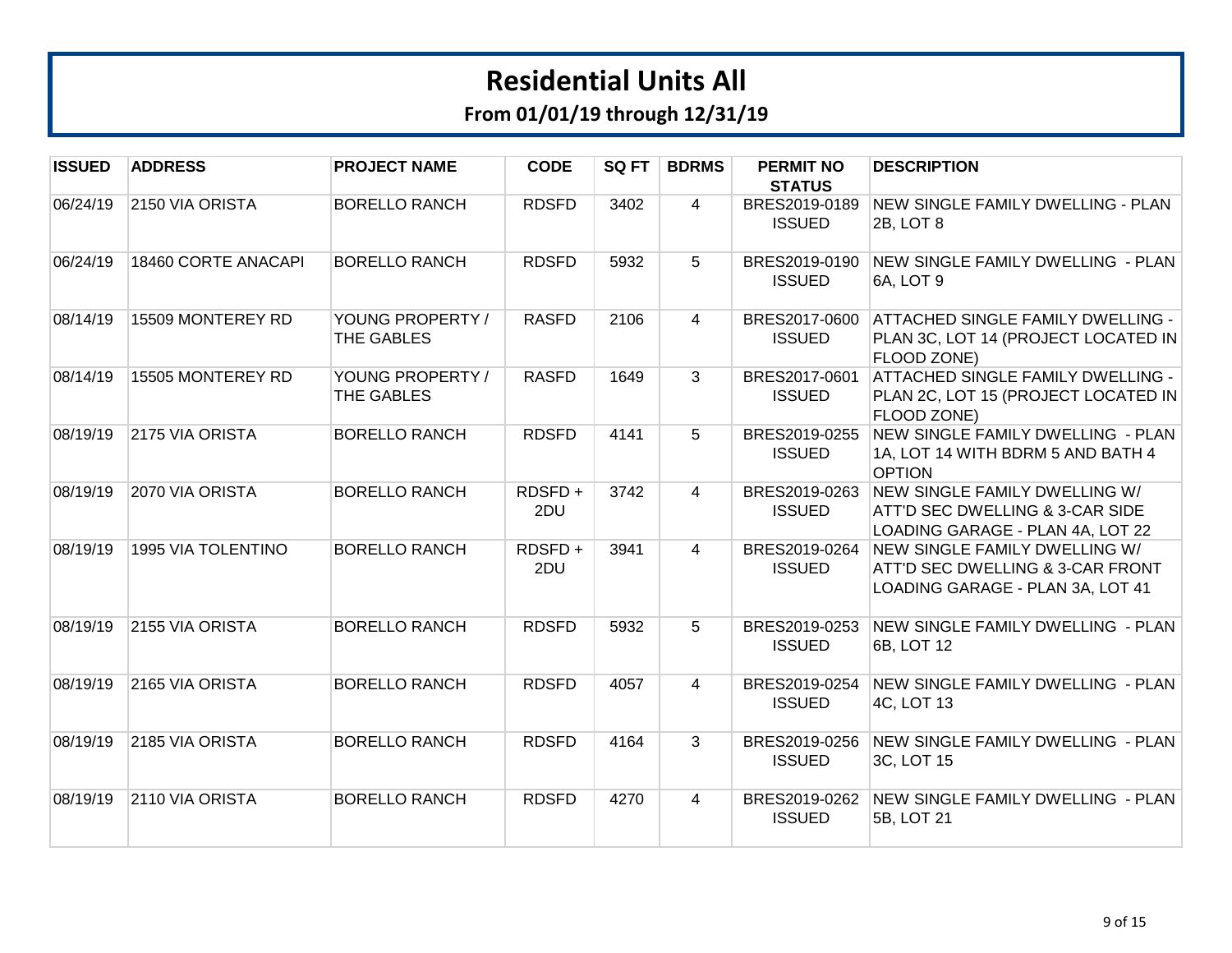| <b>ISSUED</b> | <b>ADDRESS</b>      | <b>PROJECT NAME</b>  | <b>CODE</b>   | SQ FT | <b>BDRMS</b>   | <b>PERMIT NO</b><br><b>STATUS</b> | <b>DESCRIPTION</b>                                                                             |
|---------------|---------------------|----------------------|---------------|-------|----------------|-----------------------------------|------------------------------------------------------------------------------------------------|
| 08/19/19      | 2135 VIA ORISTA     | <b>BORELLO RANCH</b> | <b>RDSFD</b>  | 4057  | $\overline{4}$ | BRES2019-0265<br><b>ISSUED</b>    | NEW SINGLE FAMILY DWELLING - PLAN<br>4A, LOT 42                                                |
| 10/03/19      | 18420 CORTE ANACAPI | <b>BORELLO RANCH</b> | RDSFD+<br>2DU | 5526  | 5              | BRES2019-0334<br><b>ISSUED</b>    | NEW SINGLE FAMILY DWELLING W/<br>ATT'D CASITA & 3-CAR FRONT LOADING<br>GARAGE, PLAN 6A, LOT 18 |
| 10/03/19      | 18410 CORTE ANACAPI | <b>BORELLO RANCH</b> | <b>RDSFD</b>  | 3402  | $\overline{4}$ | BRES2019-0335<br><b>ISSUED</b>    | NEW SINGLE FAMILY DWELLING - PLAN<br>2B W/ EXTENDED OUTDOOR LIVING<br>SPACE, LOT 19            |
| 10/03/19      | 18400 CORTE ANACAPI | <b>BORELLO RANCH</b> | <b>RDSFD</b>  | 4141  | 5              | BRES2019-0336<br><b>ISSUED</b>    | NEW SINGLE FAMILY DWELLING - PLAN<br>1A W/BEDROOM 5/BATH 4, LOT 20                             |
| 10/03/19      | 2060 VIA ORISTA     | <b>BORELLO RANCH</b> | <b>RDSFD</b>  | 4164  | $\overline{4}$ | BRES2019-0337<br><b>ISSUED</b>    | NEW SINGLE FAMILY DWELLING - PLAN<br>3C W/BEDROOM 4/BATH 5, LOT 23                             |
| 10/03/19      | 2050 VIA ORISTA     | <b>BORELLO RANCH</b> | <b>RDSFD</b>  | 4141  | 5              | BRES2019-0338<br><b>ISSUED</b>    | NEW SINGLE FAMILY DWELLING - PLAN<br>1B W/BEDROOM 5/BATH 4, LOT 24                             |
| 10/10/19      | 550 CIPRES LN       | <b>LAS COLINAS</b>   | <b>RASFD</b>  | 1958  | $\overline{4}$ | BRES2018-0588<br><b>ISSUED</b>    | <b>NEW ATTACHED SINGLE FAMILY</b><br>DWELLING - LOT 28, PLAN 3BX                               |
| 10/10/19      | 540 CIPRES LN       | <b>LAS COLINAS</b>   | <b>RASFD</b>  | 1869  | $\overline{4}$ | BRES2018-0589<br><b>ISSUED</b>    | <b>NEW ATTACHED SINGLE FAMILY</b><br>DWELLING - LOT 29, PLAN 2B                                |
| 10/10/19      | 505 CIPRES LN       | <b>LAS COLINAS</b>   | <b>RDSFD</b>  | 2144  | $\overline{4}$ | BRES2018-0575<br><b>ISSUED</b>    | NEW SINGLE FAMILY DWELLING - LOT<br>15, PLAN 4E                                                |
| 10/10/19      | 515 CIPRES LN       | <b>LAS COLINAS</b>   | <b>RDSFD</b>  | 2848  | 5              | BRES2018-0576<br><b>ISSUED</b>    | NEW SINGLE FAMILY DWELLING - LOT<br>16, PLAN 6B                                                |
| 10/10/19      | 525 CIPRES LN       | <b>LAS COLINAS</b>   | <b>RDSFD</b>  | 2848  | 5              | BRES2018-0577<br><b>ISSUED</b>    | NEW SINGLE FAMILY DWELLING - LOT<br>17, PLAN 6C                                                |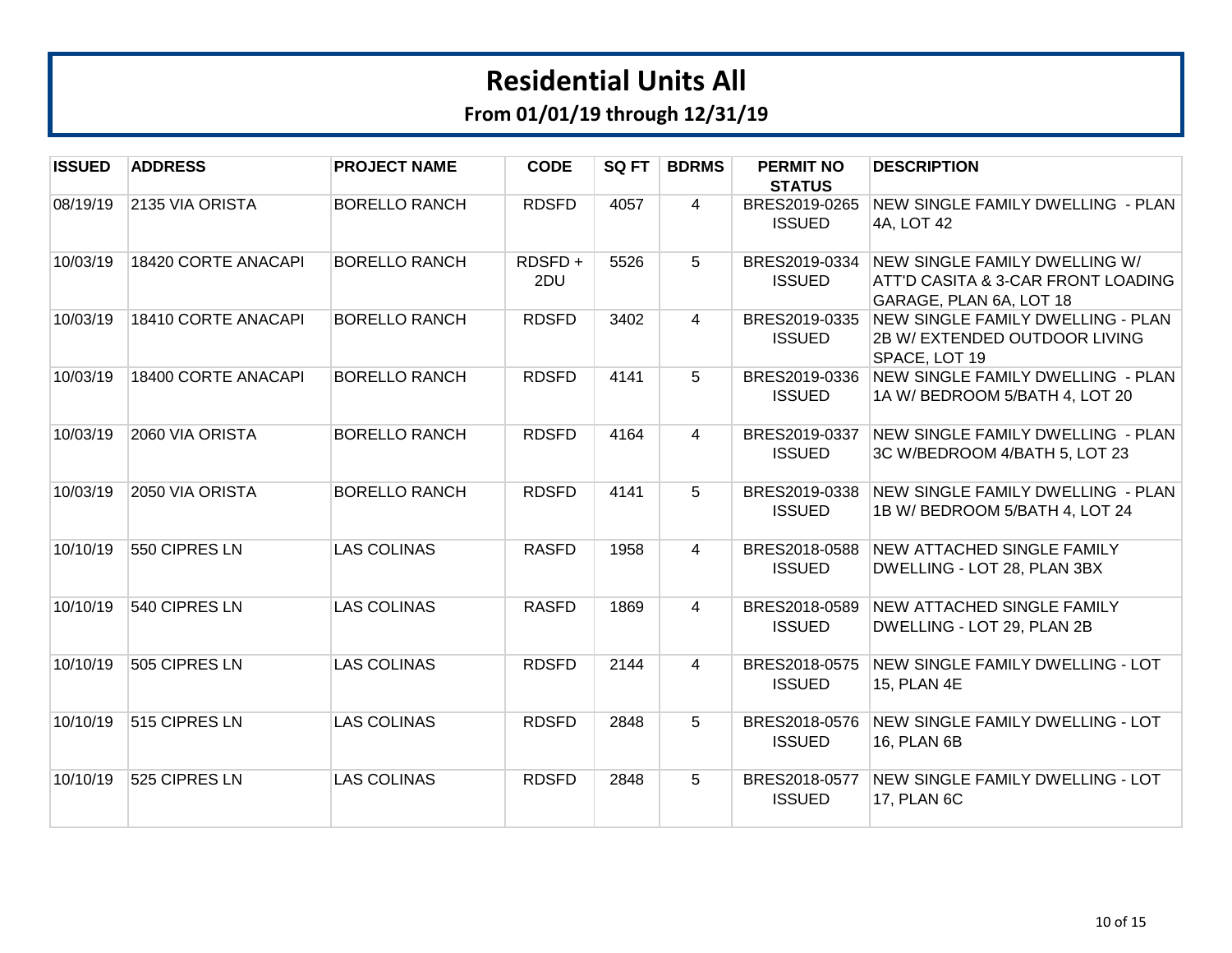| <b>ISSUED</b> | <b>ADDRESS</b>      | <b>PROJECT NAME</b>                 | <b>CODE</b>  | SQ FT | <b>BDRMS</b>   | <b>PERMIT NO</b><br><b>STATUS</b> | <b>DESCRIPTION</b>                                                      |
|---------------|---------------------|-------------------------------------|--------------|-------|----------------|-----------------------------------|-------------------------------------------------------------------------|
| 10/10/19      | 505 E DUNNE AVE     | <b>LAS COLINAS</b>                  | <b>RDSFD</b> | 2848  | 5              | BRES2018-0578<br><b>ISSUED</b>    | NEW SINGLE FAMILY DWELLING - LOT<br>18, PLAN 6B                         |
| 10/10/19      | 545 CIPRES LN       | <b>LAS COLINAS</b>                  | <b>RDSFD</b> | 2837  | 5              | BRES2018-0579<br><b>ISSUED</b>    | NEW SINGLE FAMILY DWELLING - LOT<br>19, PLAN 6A                         |
| 10/10/19      | 17167 ST ANTHONY DR | <b>LAS COLINAS</b>                  | <b>RDSFD</b> | 2161  | 4              | BRES2018-0580<br><b>ISSUED</b>    | NEW SINGLE FAMILY DWELLING - LOT<br>20, PLAN 4D                         |
| 10/10/19      | 17177 ST ANTHONY DR | <b>LAS COLINAS</b>                  | <b>RDSFD</b> | 2125  | $\overline{4}$ | BRES2018-0581<br><b>ISSUED</b>    | <b>NEW SINGLE FAMILY DWELLING - LOT</b><br>21, PLAN 4E                  |
| 10/10/19      | 17188 ST ANTHONY DR | <b>LAS COLINAS</b>                  | <b>RASFD</b> | 1942  | $\overline{4}$ | BRES2018-0582<br><b>ISSUED</b>    | <b>NEW ATTACHED SINGLE FAMILY</b><br>DWELLING - LOT 22, PLAN 3A         |
| 10/10/19      | 17178 ST ANTHONY DR | <b>LAS COLINAS</b>                  | <b>RASFD</b> | 1757  | 3              | BRES2018-0583<br><b>ISSUED</b>    | NEW ATTACHED SINGLE FAMILY<br>DWELLING - LOT 23, PLAN 1A (BMR)          |
| 10/10/19      | 17168 ST ANTHONY DR | <b>LAS COLINAS</b>                  | <b>RASFD</b> | 1869  | $\overline{4}$ | <b>ISSUED</b>                     | BRES2018-0584 NEW ATTACHED SINGLE FAMILY<br>DWELLING - LOT 24, PLAN 2AY |
| 10/17/19      | 1267 CANOPY LN      | <b>EVERGREEN -</b><br>VENETO        | <b>RASFD</b> | 1986  | $\overline{4}$ | BRES2019-0292<br><b>ISSUED</b>    | NEW CONDO UNIT 33, PLAN 2C, BLDG 11                                     |
| 10/17/19      | 1265 CANOPY LN      | <b>EVERGREEN -</b><br><b>VENETO</b> | <b>RASFD</b> | 1559  | 3              | BRES2019-0293<br><b>ISSUED</b>    | NEW CONDO UNIT 34, PLAN 1C, BLDG 11<br>(BMR UNIT)                       |
| 10/17/19      | 1263 CANOPY LN      | <b>EVERGREEN -</b><br><b>VENETO</b> | <b>RASFD</b> | 2410  | $\overline{4}$ | BRES2019-0294<br><b>ISSUED</b>    | NEW CONDO UNIT 35, PLAN 3C, BLDG 11                                     |
| 10/17/19      | 1259 CANOPY LN      | <b>EVERGREEN -</b><br><b>VENETO</b> | <b>RASFD</b> | 1986  | $\overline{4}$ | BRES2019-0296<br><b>ISSUED</b>    | NEW CONDO UNIT 36, PLAN 2C, BLDG 12                                     |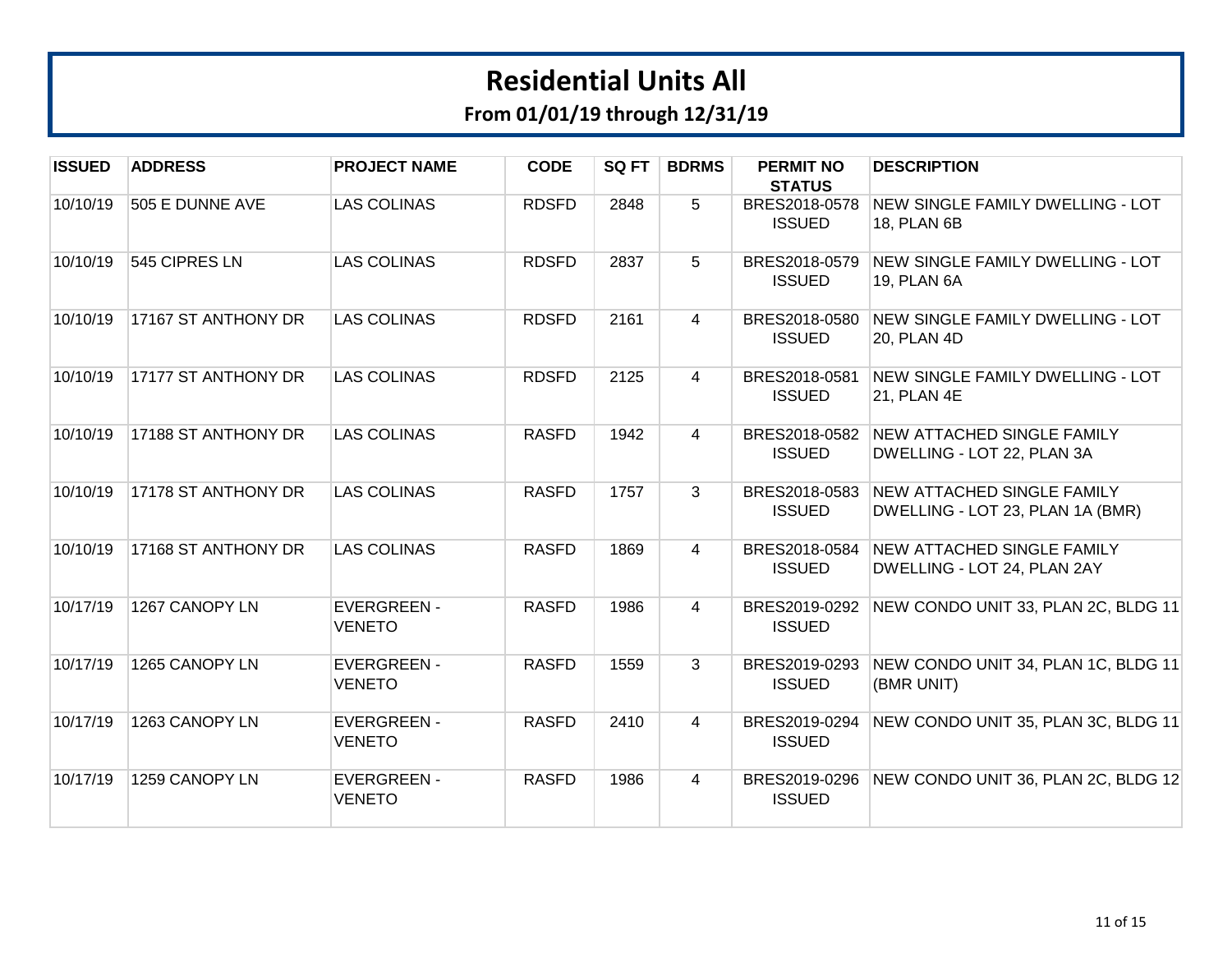| <b>ISSUED</b> | <b>ADDRESS</b>      | <b>PROJECT NAME</b>                 | <b>CODE</b>   | SQ FT | <b>BDRMS</b>   | <b>PERMIT NO</b><br><b>STATUS</b> | <b>DESCRIPTION</b>                                                                                          |
|---------------|---------------------|-------------------------------------|---------------|-------|----------------|-----------------------------------|-------------------------------------------------------------------------------------------------------------|
| 10/17/19      | 1257 CANOPY LN      | <b>EVERGREEN -</b><br><b>VENETO</b> | <b>RASFD</b>  | 1747  | 3              | BRES2019-0297<br><b>ISSUED</b>    | NEW CONDO UNIT 37, PLAN 1X, BLDG 12                                                                         |
| 10/17/19      | 1255 CANOPY LN      | <b>EVERGREEN -</b><br><b>VENETO</b> | <b>RASFD</b>  | 1559  | 3              | BRES2019-0298<br><b>ISSUED</b>    | NEW CONDO UNIT 38, PLAN 1C, BLDG 12                                                                         |
| 10/17/19      | 1253 CANOPY LN      | <b>EVERGREEN -</b><br><b>VENETO</b> | <b>RASFD</b>  | 2410  | $\overline{4}$ | BRES2019-0299<br><b>ISSUED</b>    | NEW CONDO UNIT 39, PLAN 3C, BLDG 12                                                                         |
| 10/17/19      | 1247 CANOPY LN      | <b>EVERGREEN -</b><br><b>VENETO</b> | <b>RASFD</b>  | 1986  | 4              | BRES2019-0301<br><b>ISSUED</b>    | NEW CONDO UNIT 40, PLAN 2A, BLDG 13                                                                         |
| 10/17/19      | 1245 CANOPY LN      | <b>EVERGREEN -</b><br><b>VENETO</b> | <b>RASFD</b>  | 1559  | 3              | BRES2019-0302<br><b>ISSUED</b>    | NEW CONDO UNIT 41, PLAN 1A, BLDG 13                                                                         |
| 10/17/19      | 1243 CANOPY LN      | <b>EVERGREEN -</b><br><b>VENETO</b> | <b>RASFD</b>  | 2378  | $\overline{4}$ | BRES2019-0303<br><b>ISSUED</b>    | NEW CONDO UNIT 42, PLAN 3A, BLDG 13                                                                         |
| 10/31/19      | 2055 VIA ORISTA     | <b>BORELLO RANCH</b>                | RDSFD+<br>2DU | 3902  | 5              | BRES2019-0449<br><b>ISSUED</b>    | NEW SINGLE FAMILY DWELLING W/<br>ATT'D CASITA - LOT 25, PLAN 5                                              |
| 10/31/19      | 2115 VIA ORISTA     | <b>BORELLO RANCH</b>                | <b>RDSFD</b>  | 5928  | 6              | BRES2019-0450<br><b>ISSUED</b>    | <b>NEW SINGLE FAMILY DWELLING - LOT</b><br>32, PLAN 7                                                       |
| 10/31/19      | 1985 VIA TOLENTINO  | <b>BORELLO RANCH</b>                | RDSFD+<br>2DU | 3902  | 5              | BRES2019-0451<br><b>ISSUED</b>    | <b>NEW SINGLE FAMILY DWELLING W/</b><br>ATT'D CASITA - LOT 40, PLAN 5                                       |
| 10/31/19      | 18430 CORTE ANACAPI | <b>BORELLO RANCH</b>                | <b>RDSFD</b>  | 4141  | 5              | BRES2019-0414<br><b>ISSUED</b>    | <b>NEW SINGLE FAMILY DWELLING - LOT</b><br>17, PLAN 1 WITH LOFT WITH BDRM 5<br>AND BATH 4 & 5               |
| 10/31/19      | 2075 VIA ORISTA     | <b>BORELLO RANCH</b>                | RDSFD+<br>2DU | 3742  | $\overline{4}$ | BRES2019-0415<br><b>ISSUED</b>    | NEW SINGLE FAMILY DWELLING - LOT<br>30, PLAN 4 WITH 3-CAR SIDE LOADING<br><b>GARAGE AND ATTACHED CASITA</b> |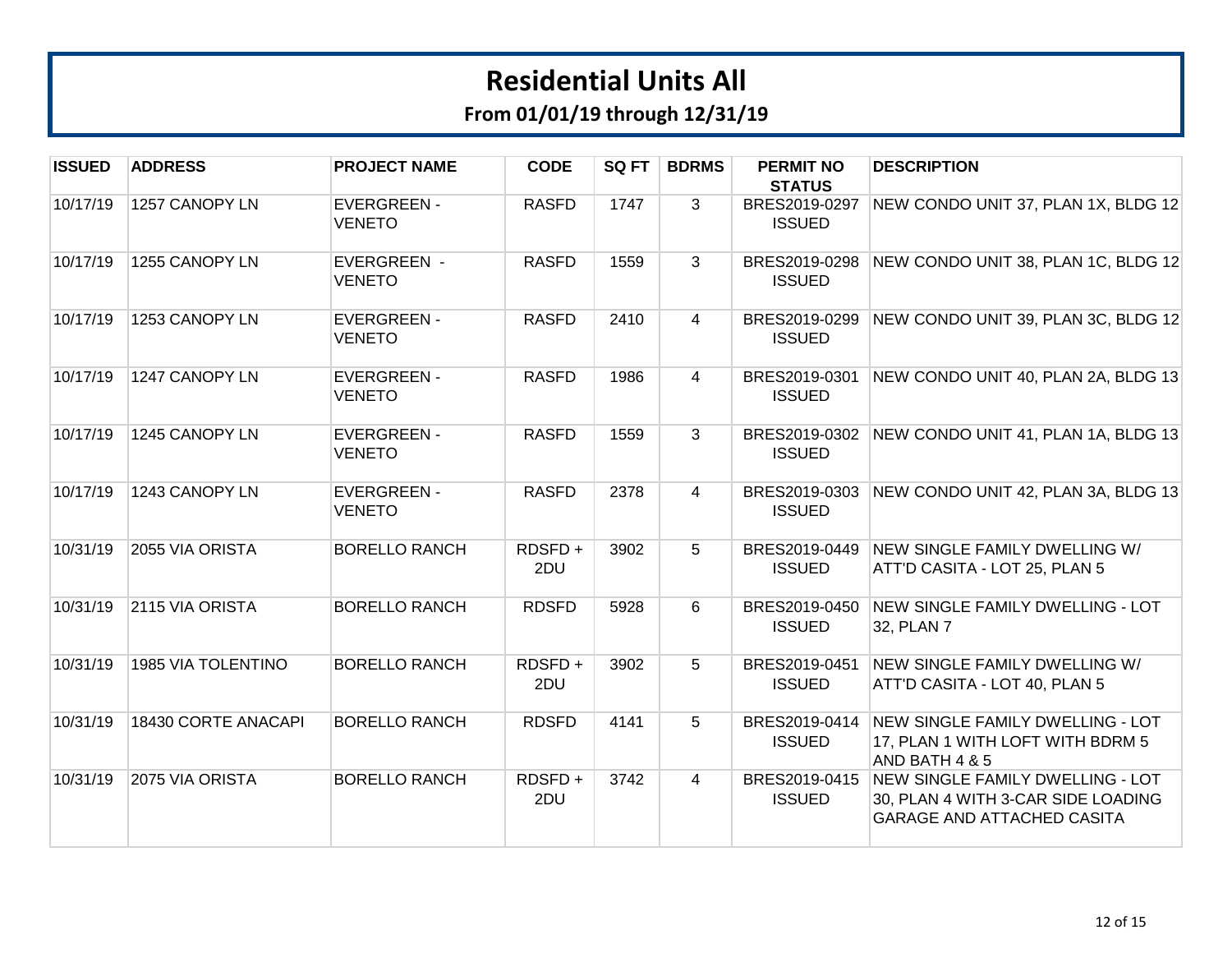| <b>ISSUED</b> | <b>ADDRESS</b>      | <b>PROJECT NAME</b>                 | <b>CODE</b>  | SQ FT | <b>BDRMS</b>   | <b>PERMIT NO</b><br><b>STATUS</b> | <b>DESCRIPTION</b>                                                                                                            |
|---------------|---------------------|-------------------------------------|--------------|-------|----------------|-----------------------------------|-------------------------------------------------------------------------------------------------------------------------------|
| 10/31/19      | 2085 VIA ORISTA     | <b>BORELLO RANCH</b>                | <b>RDSFD</b> | 5932  | 5              | BRES2019-0417<br><b>ISSUED</b>    | NEW SINGLE FAMILY DWELLING - LOT<br>31, PLAN 6 WITH 3-CAR FRONT<br>LOADING GARAGE AND ALTERNATE<br><b>MASTER SUITE OPTION</b> |
| 11/04/19      | 17810 CALLE GRANADA | <b>VALENCIA PH 2</b>                | <b>RASFD</b> | 2054  | $\mathbf{3}$   | BRES2018-0669<br><b>ISSUED</b>    | NEW ATT'D SINGLE FAMILY DWELLING -<br>LOT 36, PLAN 4C (WITH OPTIONAL LOFT<br>AT BEDROOM 4/BATH 3)                             |
| 11/04/19      | 17800 CALLE GRANADA | <b>VALENCIA PH 2</b>                | <b>RASFD</b> | 1796  | 4              | BRES2018-0670<br><b>ISSUED</b>    | NEW ATT'D SINGLE FAMILY DWELLING -<br>LOT 37, PLAN 2C-ENH                                                                     |
| 11/07/19      | 363 VIA LOMA B      | N/A                                 | <b>RDSFD</b> | 1800  | $\mathbf{1}$   | BRES2019-0282<br><b>ISSUED</b>    | NEW SINGLE FAMILY DWELLING WITH<br>CARPORT AND ATTIC SPACE                                                                    |
| 12/10/19      | 1237 CANOPY LN      | <b>EVERGREEN -</b><br><b>VENETO</b> | <b>RASFD</b> | 1986  | $\overline{4}$ | BRES2019-0343<br><b>ISSUED</b>    | NEW CONDO UNIT 43, PLAN 2B, BLDG 14                                                                                           |
| 12/10/19      | 1235 CANOPY LN      | <b>EVERGREEN -</b><br><b>VENETO</b> | <b>RASFD</b> | 1559  | 3              | <b>ISSUED</b>                     | BRES2019-0344 NEW CONDO UNIT 44, PLAN 1B, BLDG 14                                                                             |
| 12/10/19      | 1233 CANOPY LN      | <b>EVERGREEN -</b><br><b>VENETO</b> | <b>RASFD</b> | 2398  | 4              | BRES2019-0345<br><b>ISSUED</b>    | NEW CONDO UNIT 45, PLAN 3B, BLDG 14                                                                                           |
| 12/10/19      | 1227 CANOPY LN      | <b>EVERGREEN-</b><br><b>VENETO</b>  | <b>RASFD</b> | 1986  | $\overline{4}$ | BRES2019-0347<br><b>ISSUED</b>    | NEW CONDO UNIT 46, PLAN 2C, BLDG 15                                                                                           |
| 12/10/19      | 1225 CANOPY LN      | <b>EVERGREEN -</b><br><b>VENETO</b> | <b>RASFD</b> | 1559  | 3              | BRES2019-0348<br><b>ISSUED</b>    | NEW CONDO UNIT 47, PLAN 1C, BLDG 15<br>- BMR UNIT                                                                             |
| 12/10/19      | 1223 CANOPY LN      | <b>EVERGREEN -</b><br><b>VENETO</b> | <b>RASFD</b> | 2410  | 4              | BRES2019-0349<br><b>ISSUED</b>    | NEW CONDO UNIT 48, PLAN 3C, BLDG 15                                                                                           |
| 12/10/19      | 1216 CANOPY LN      | <b>EVERGREEN -</b><br><b>VENETO</b> | <b>RASFD</b> | 2398  | $\overline{4}$ | BRES2019-0351<br><b>ISSUED</b>    | NEW CONDO UNIT 49, PLAN 3B, BLDG 16                                                                                           |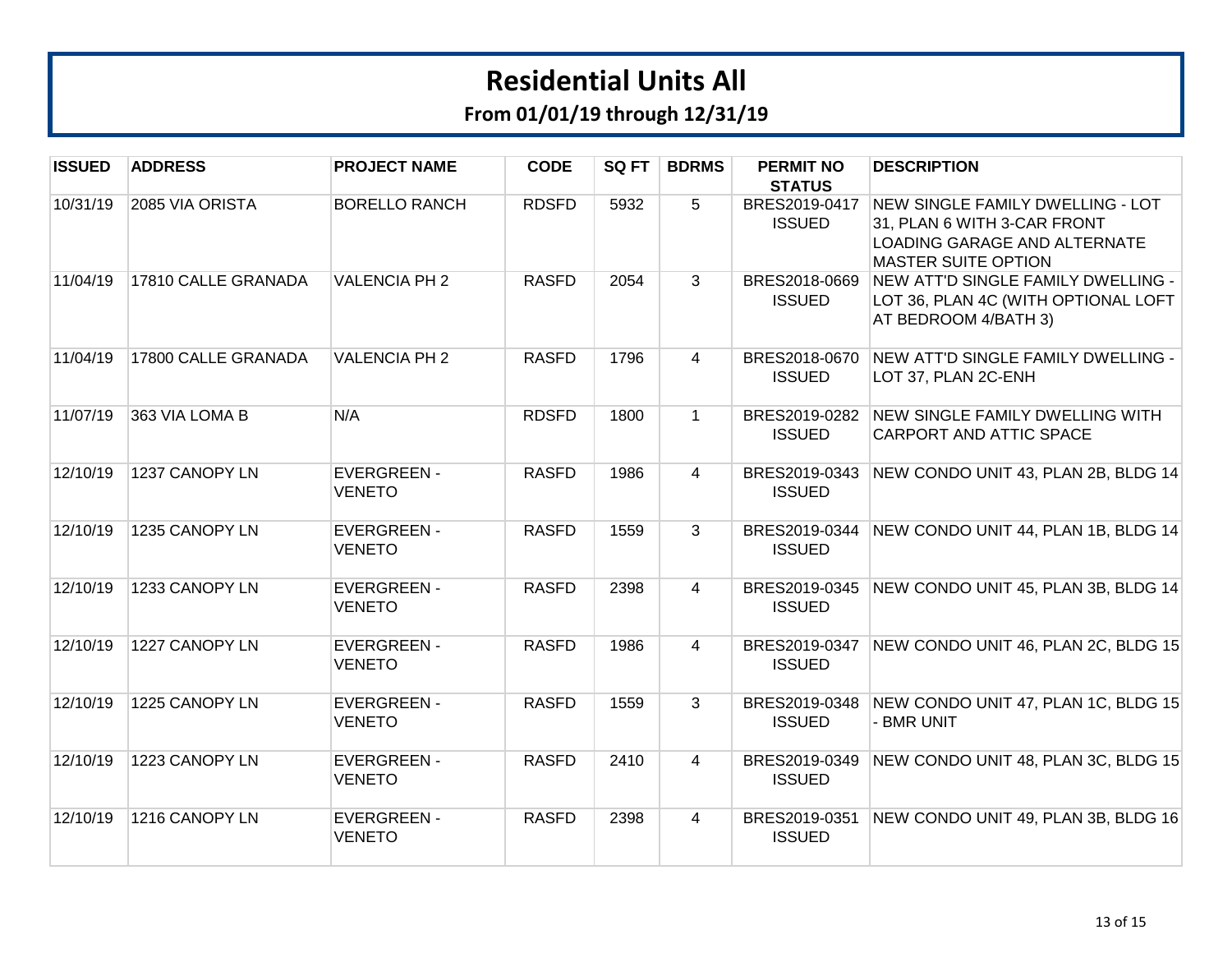| <b>ISSUED</b> | <b>ADDRESS</b> | <b>PROJECT NAME</b>                 | <b>CODE</b>  | SQ FT | <b>BDRMS</b>   | <b>PERMIT NO</b><br><b>STATUS</b> | <b>DESCRIPTION</b>                                |
|---------------|----------------|-------------------------------------|--------------|-------|----------------|-----------------------------------|---------------------------------------------------|
| 12/10/19      | 1214 CANOPY LN | <b>EVERGREEN -</b><br>VENETO        | <b>RASFD</b> | 1559  | 3              | BRES2019-0352<br><b>ISSUED</b>    | NEW CONDO UNIT 50, PLAN 1B, BLDG 16               |
| 12/10/19      | 1212 CANOPY LN | <b>EVERGREEN -</b><br><b>VENETO</b> | <b>RASFD</b> | 1986  | $\overline{4}$ | BRES2019-0353<br><b>ISSUED</b>    | NEW CONDO UNIT 51, PLAN 2B, BLDG 16               |
| 12/10/19      | 1206 CANOPY LN | <b>EVERGREEN -</b><br><b>VENETO</b> | <b>RASFD</b> | 2410  | $\overline{4}$ | BRES2019-0355<br><b>ISSUED</b>    | NEW CONDO UNIT 52, PLAN 3C, BLDG 17               |
| 12/10/19      | 1204 CANOPY LN | <b>EVERGREEN -</b><br><b>VENETO</b> | <b>RASFD</b> | 1559  | 3              | BRES2019-0356<br><b>ISSUED</b>    | NEW CONDO UNIT 53, PLAN 1C, BLDG 17               |
| 12/10/19      | 1202 CANOPY LN | <b>EVERGREEN -</b><br><b>VENETO</b> | <b>RASFD</b> | 1986  | $\overline{4}$ | BRES2019-0357<br><b>ISSUED</b>    | NEW CONDO UNIT 54, PLAN 2C, BLDG<br>17            |
| 12/10/19      | 1266 CANOPY LN | <b>EVERGREEN -</b><br><b>VENETO</b> | <b>RASFD</b> | 2378  | $\overline{4}$ | BRES2019-0359<br><b>ISSUED</b>    | NEW CONDO UNIT 55, PLAN 3A, BLDG 18               |
| 12/10/19      | 1264 CANOPY LN | <b>EVERGREEN -</b><br><b>VENETO</b> | <b>RASFD</b> | 1559  | 3              | BRES2019-0360<br><b>ISSUED</b>    | NEW CONDO UNIT 56, PLAN 1A, BLDG 18               |
| 12/10/19      | 1262 CANOPY LN | <b>EVERGREEN -</b><br><b>VENETO</b> | <b>RASFD</b> | 1986  | $\overline{4}$ | BRES2019-0361<br><b>ISSUED</b>    | NEW CONDO UNIT 57, PLAN 2A, BLDG 18               |
| 12/10/19      | 1256 CANOPY LN | <b>EVERGREEN -</b><br>VENETO        | <b>RASFD</b> | 2410  | $\overline{4}$ | BRES2019-0363<br><b>ISSUED</b>    | NEW CONDO UNIT 58, PLAN 3C, BLDG 19               |
| 12/10/19      | 1254 CANOPY LN | <b>EVERGREEN -</b><br>VENETO        | <b>RASFD</b> | 1559  | 3              | BRES2019-0364<br><b>ISSUED</b>    | NEW CONDO UNIT 59, PLAN 1C, BLDG 19<br>- BMR UNIT |
| 12/10/19      | 1252 CANOPY LN | <b>EVERGREEN -</b><br><b>VENETO</b> | <b>RASFD</b> | 1986  | $\overline{4}$ | BRES2019-0365<br><b>ISSUED</b>    | NEW CONDO UNIT 60, PLAN 2C, BLDG 19               |